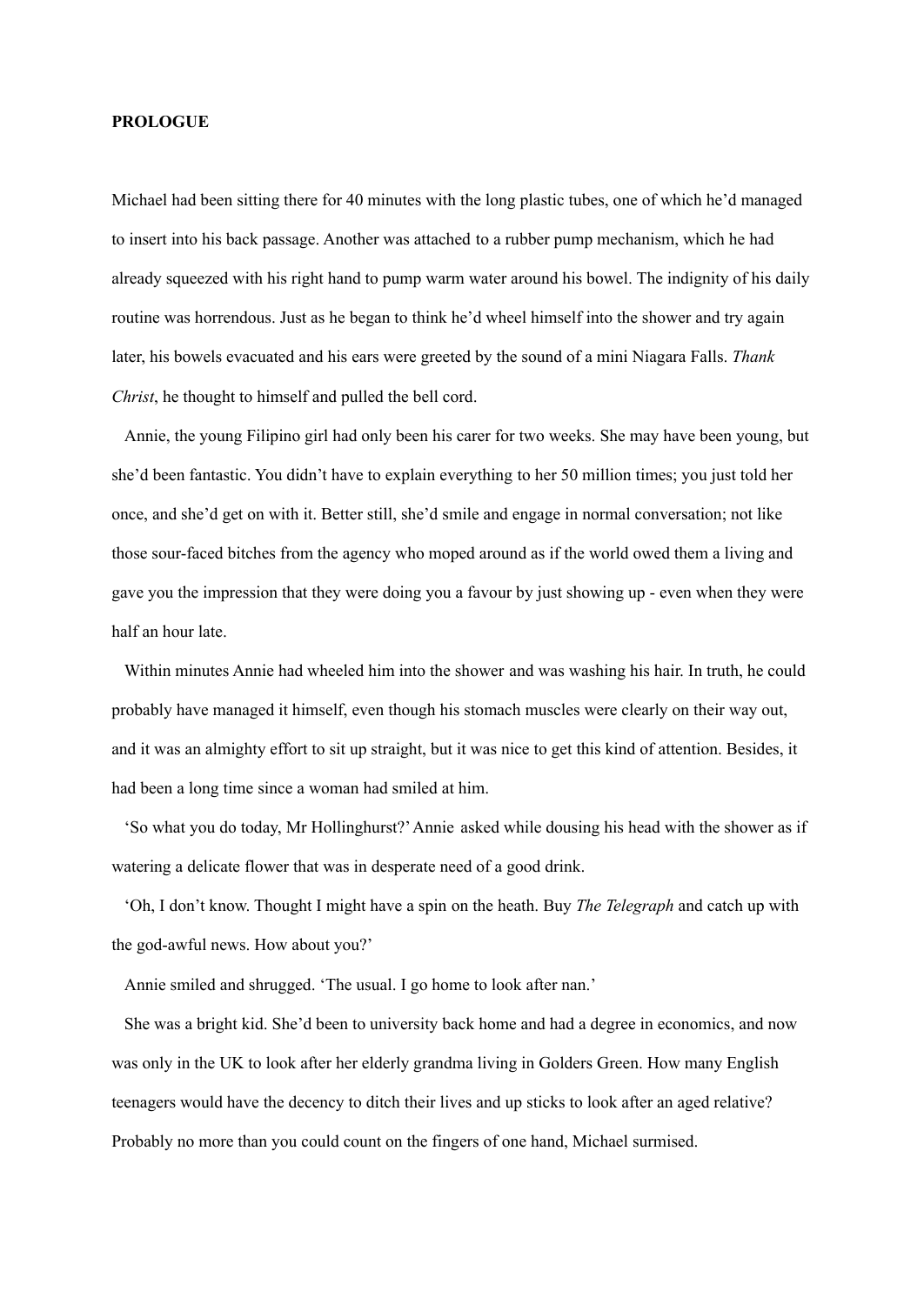Annie wheeled him out of the cavernous wet-room, and through into the bedroom. 'Nice picture,' she said as they swept past the fireplace displaying the large framed shot of all four of them on the day of his daughter, Natasha's graduation ceremony at Durham University. They were all beaming; even that cow of a wife of his. Those days were long gone. Life had moved on. Though sometimes Michael felt like his life had just stopped moving and had come to a crashing halt on 7 July 2005.

# Part One

## DEVILS & DUST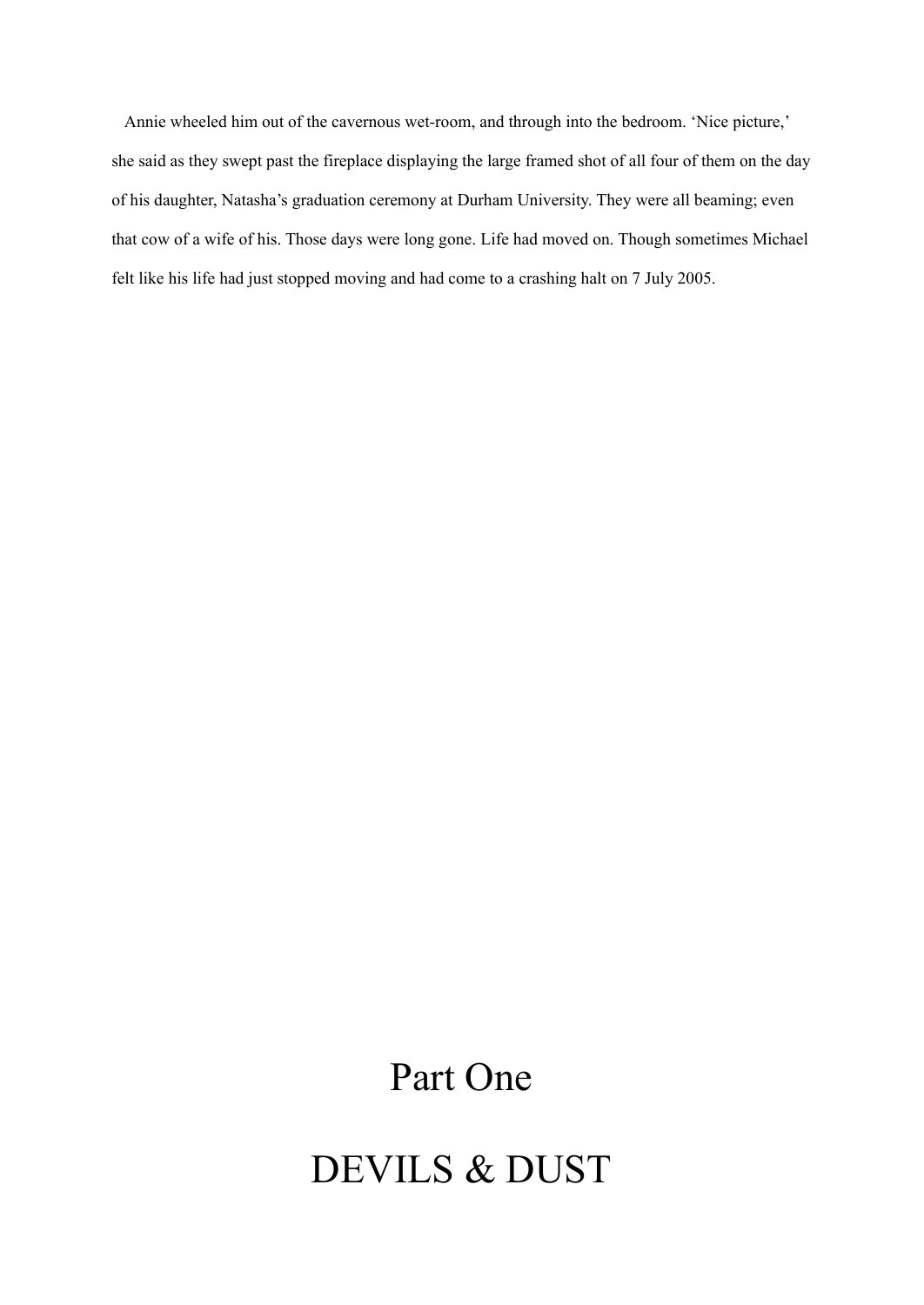Bruce Springsteen, 2005

### **CHAPTER ONE**

He could remember that morning very clearly now. It had been a day like any other. He'd just checked his email on his mobile and had stepped onto a train at Edgware Road. The train had barely left the station, and like everyone else, he was just going through the motions of the daily grind, hanging onto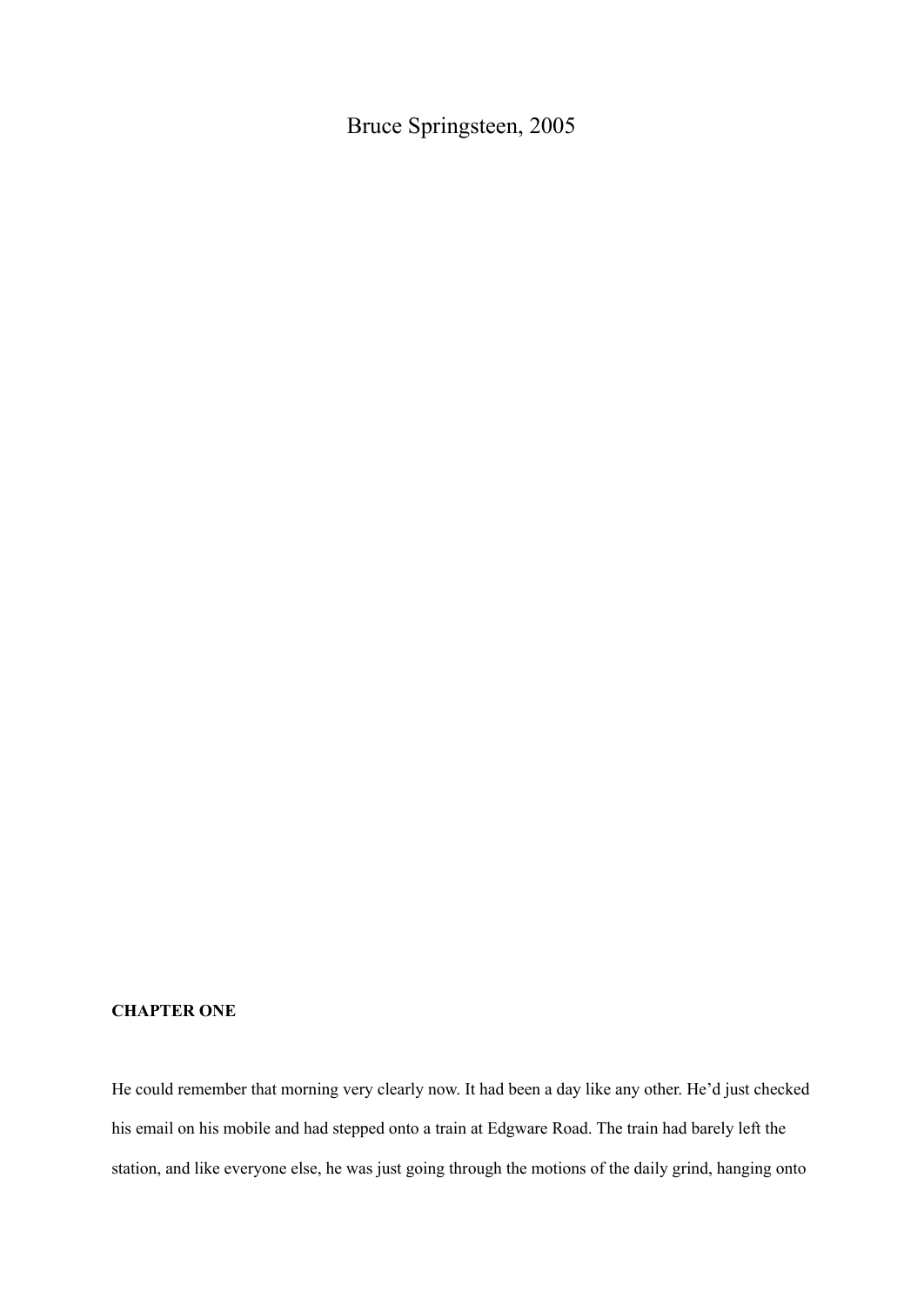the handrail while someone else's elbow blocked his vision. This was the joy of commuting on London's electric sewer.

He could vaguely recall that deafening blast, but that's all. No white flashes; no screams; no pain; no dying passengers; no heroic paramedics; just nothingness. The media had been full of it, of course. Blurred CCTV images of those four demented individuals had appeared on newsprint the world over, and the whole ghastly business had acquired its own moniker; its own brand identity; its own soundbite: 7/7. London's very own 9/11.

His clearest recollection was the face of that large black nurse bearing down on him. 'Hello there Mr Hollinghurst. You're at the Royal London Hospital.' He remembered hearing her chirpy voice very clearly, but it took a while before his eyes could focus properly.

He'd been there for some hours to undergo minor surgery to remove shrapnel from his right leg. And then he'd been transferred to Stanmore, the national hospital for spinal injuries.

The horror of it all came flooding back to him when he found himself in another altogether more claustrophobic tube. The MRI machine was a marvel of the technological world. It was also bloody uncomfortable. Lying there surrounded by whirring cold metal, he caught fleeting fragments of the moments before the blast. The attractive young woman sitting opposite applying eye mascara and pulling unflattering faces while doing so; the young guy with designer stubble reading the well-thumbed copy of *Our Man in Havana* by Graham Greene; the toddler with the pink headband sitting on her mother's lap. Their ghosts had come back to haunt him and his eyes had welled up with tears. What had given him the right to cheat death?

Some hours later he'd been wheeled back into his ward. There were three others sharing this utilitarian space with its grey flecked flooring, medical paraphernalia and lightweight dividing curtains that could turn your shared world into a private one in a mere swish.

The consultant had arrived with his entourage of student doctors and a dutiful nurse with an Irish accent had drawn the blue curtain, surrounding them in a calm oasis of nylon. Mr Hudson was your typical consultant, privately educated at some minor public school in the home counties, followed by a stint at King's College Cambridge and that long slog up the greasy pole that was the NHS. And here he was with his thinning grey hair and ruddy cheeks going through his file of notes. 'Well, I hope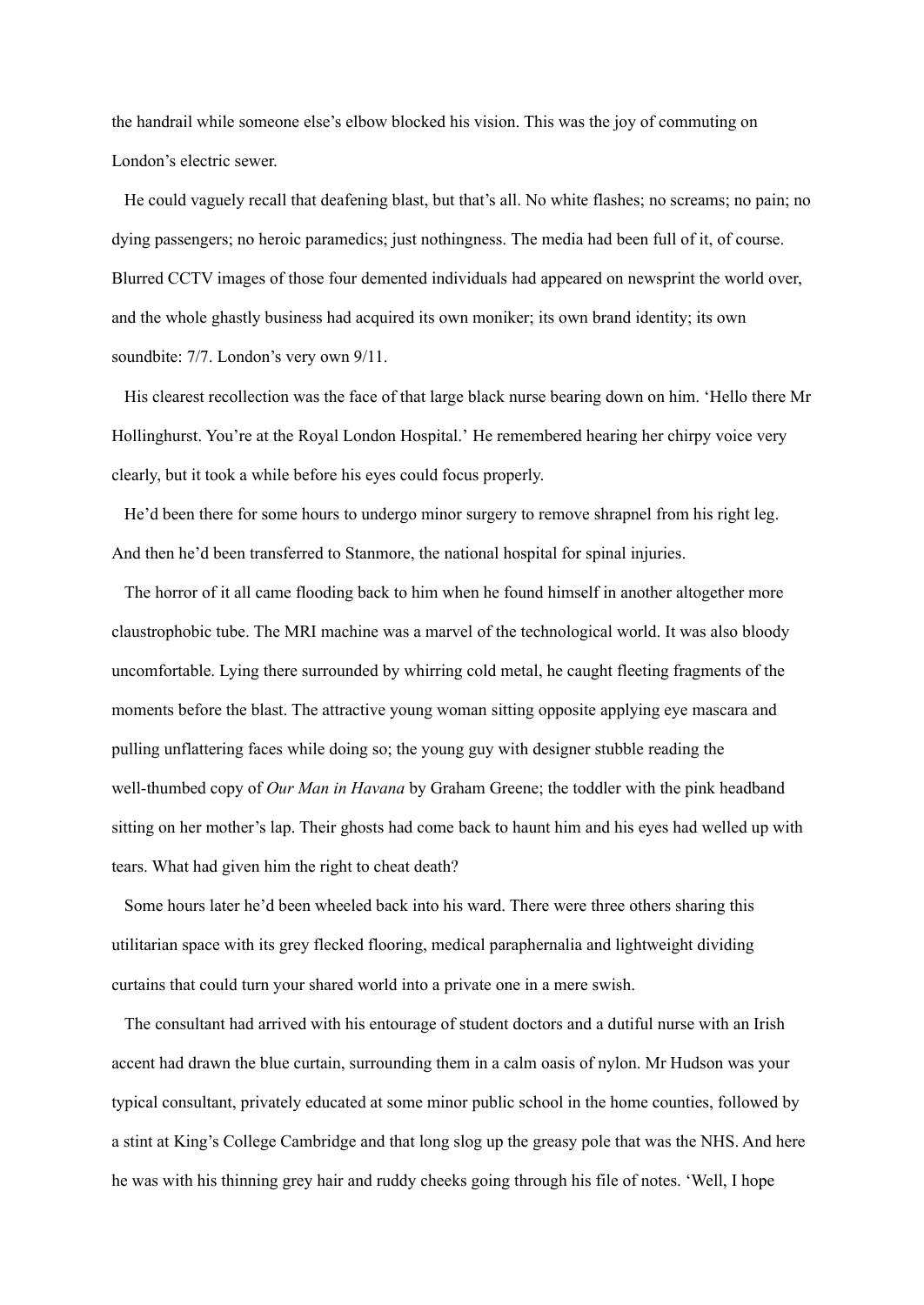we're making you feel as comfortable as possible, Mr Hollinghurst. You've been through the most terrible ordeal. But the important thing now is to get you through this as best we can.' The rest of the one-sided conversation had washed over Michael. He could hear the pleasant and calming sound of Mr Hudson's dulcet tones and could understand the meaning of individual words but for some unfathomable reason hadn't been able to comprehend the sentences; to join up the dots. The word *compression* seemed to be one of the words that had cropped up quite a lot. *Trauma* was another. And then, rather ominously, *surgery*.

Once he was fully conscious and the full horror of a C3-C5 spinal compression injury began to sink in, the dark clouds had begun to gather and suicidal thoughts became the order of the day. He'd lost all sensation from the neck downwards, He'd lost bladder and bowel function; his legs were totally useless appendages that would lead a life of their own by going into uncontrollable spasms that would reverberate like a pneumatic drill on overdrive, through his entire body. It was just as well he had lost all sensation because that would have driven him nuts. Life was just about surviving. It wasn't much of an existence.

Things started to go downhill with Louise when they moved him to the rehab unit at Stanmore Hospital. In all honesty, their relationship hadn't been that great before all this happened. If he was going to be brutally honest, he'd tell you that they started to fall out of love a couple of years after their second child Ben had arrived. They'd grown apart like so many couples, and just held it all together for the sake of the children. But this; well this had changed everything hadn't it? He couldn't handle being the way he was and she couldn't handle him. And the implosion of their marriage, though inevitable, was still incredibly painful and ugly.

The day he received his first manual wheelchair, a lightweight Swedish little number with a blue carbon fibre frame, was the day his charming wife had announced that she was going to leave him in his hour of need. It was best to make a clean break and start afresh, she had said. She'd found a suitable three-bedroom flat in leafy Highgate. And she had already told the kids who were 'cool' about the whole thing. 'Look, Michael. We both know that this marriage has become a sham. It was only a matter of time before we were going to separate - go our own ways. Alright, I know it's fucking bad timing on my part. And I'm really sorry about that. But it's no good pretending anymore; going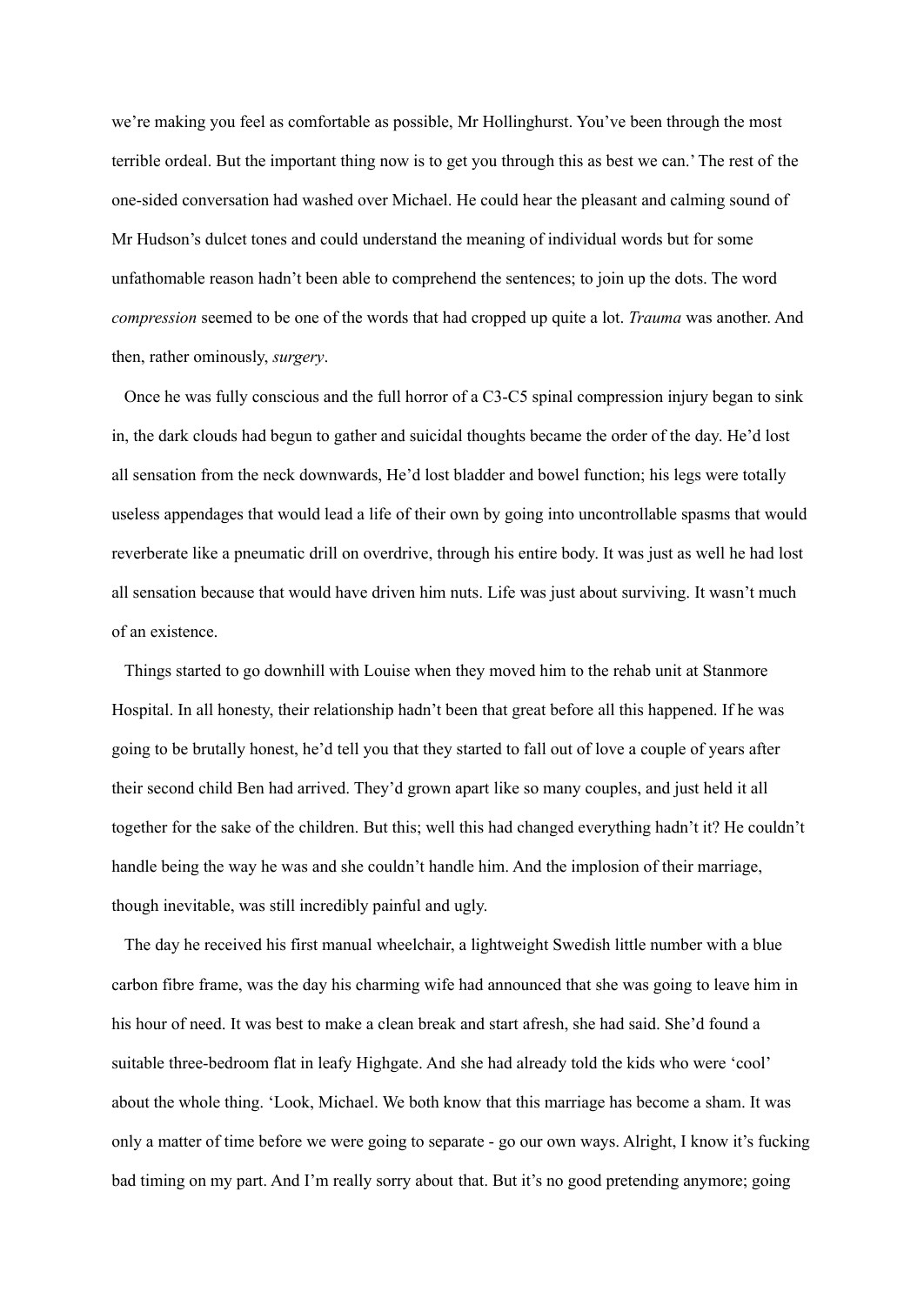through the motions. The children are no longer children, and we've both got to live our lives.' She paused, and he wondered whether she had rehearsed the little speech. As a senior planner at one of London's most fashionable advertising agencies, she was always rehearsing her presentations. She'd spend hours getting the intonation of her voice just right and practising the art of leaving pauses in precisely the right places for dramatic effect. She was good at it, and she knew it. 'I know this whole thing feels shitty, so I'm going to make it as easy as possible. I'm going to forgo my share of the house. I don't want anything from you other than those two Rembrandt etchings, which I paid for.' Those dark, scratchy portraits of old men did little for him. He remembered the day she'd dragged him round that huge international sale of old masters in Regents Park. There were no prices on display; you had to ask for the catalogue, and most of the oil paintings had asking prices that ran into six figures, so those two etchings were a snip at just five and a half K. She was more than welcome to them.

The only saving grace was that both kids weren't going to abandon ship too. In fact, they had both decided adamantly to stay in the house with him, despite the fact that the place was obviously going to look like some kind of geriatric home with catheter bags, commodes, standing frames and enough wheelchairs to shake a stick at. If it hadn't been for his two well-grounded kids he might well have lost the plot. They kept him sane, and in a strange way, they had grown closer than they'd ever been.

Natasha had returned to the family nest having finished her geography degree at Durham with a 2:1, and Michael had helped her with the unenviable task of finding work and paying her way. He'd assisted her with her CV and personal statement in much the same way as he used to check her dissertations. Her writing skills were first class but were occasionally let down by a mild form of dyslexia. An affliction that meant that certain words like *where* and *were* would frequently get mixed up.

While her academic experience had come to an end, Ben's was just beginning. Unlike his sister who threw herself into her academic studies, Ben coasted through everything with minimum effort. He was naturally bright but incredibly lazy. His school wanted him to try for Oxbridge, but Ben had refused point-blank. He didn't want to spend all his time swotting for A stars when As would be perfectly achievable without the sweat and endless hours at his desk. After all, he could be doing more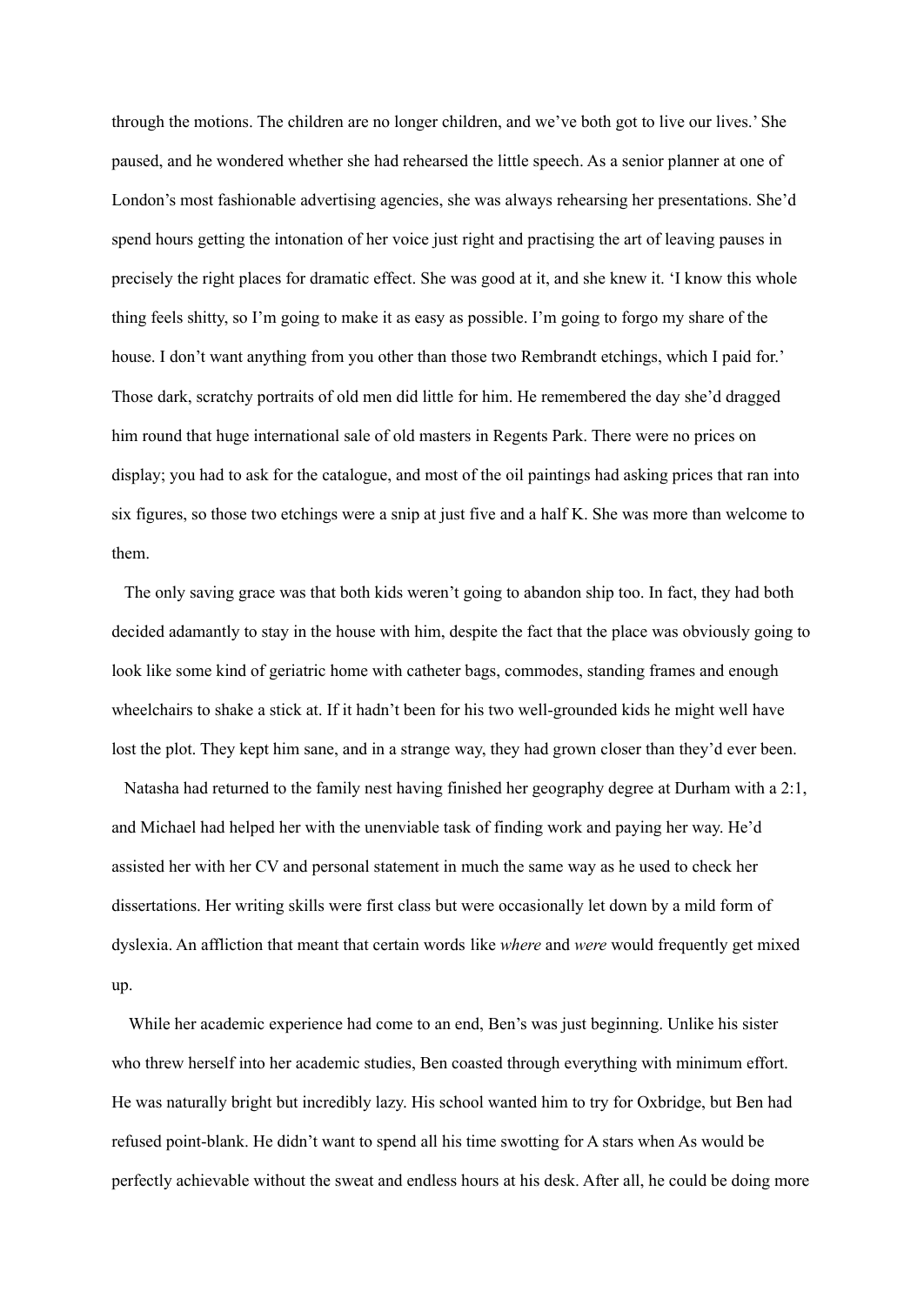useful stuff like going down the pub with his mates, watching movies and playing computer games. His attitude really wound up Louise. But the more he stuck to his guns, the more Michael admired his son's attitude. And when he finally got the grades he needed to study Physics at Warwick Michael had been genuinely delighted; which irritated Louise no end. She still had Cambridge in her sights, and never forgave her son for not at least trying.

Some months after the terrorist attack, Michael had discovered quite how lucky he'd been. Had he been standing a couple of feet to his right, he wouldn't be here at all. He had been protected to some extent by a plate glass partition and two other passengers, both of whom absorbed the full force of the blast and were killed instantly.

It was extraordinary how something as heinous as this asinine act of intolerance and hate could throw up so much human compassion and love in its wake. The doctors, nurses, paramedics, counsellors and members of the public who didn't know him from Adam, had restored one's faith in humanity. He'd received handwritten get-well letters from primary school children. And he'd been sent enough flowers to open his own florists, but ironically didn't get to see any of them as it was now a health and safety policy of the NHS not to have any flowers or plants on the wards for fear of cross-contamination.

The Royal National Orthopaedic Hospital in Stanmore was a rabbit warren of a place with endless corridors off its main arterial highway that sloped quite dramatically from one end of the building to the other. The irony of the steep slope wasn't lost on Michael. 'How the fuck are you meant to wheel yourself up and down this bugger if you're in a wheelchair?' he asked the hospital porter as he wheeled him into his new home - a relatively large ward with eight beds.

The porter, a young lean and extremely tall Caribbean laughed. 'Hey man, how am I meant to know. They shoulda thought 'bout that one before building this place. Know what I mean?'

In the three months at Stanmore he'd been shown how to manage his bowels with a system of pipes and a hand pump; he'd been taught how to use his wheelchair; he'd had countless sessions with physiotherapists to learn how to transfer from his bed to his chair with the assistance of a sliding board; how to transfer from his chair onto a car seat and toilet seat; he'd even managed to get himself into a standing frame with a motorised hoist; he'd had intensive counselling with a psychotherapist.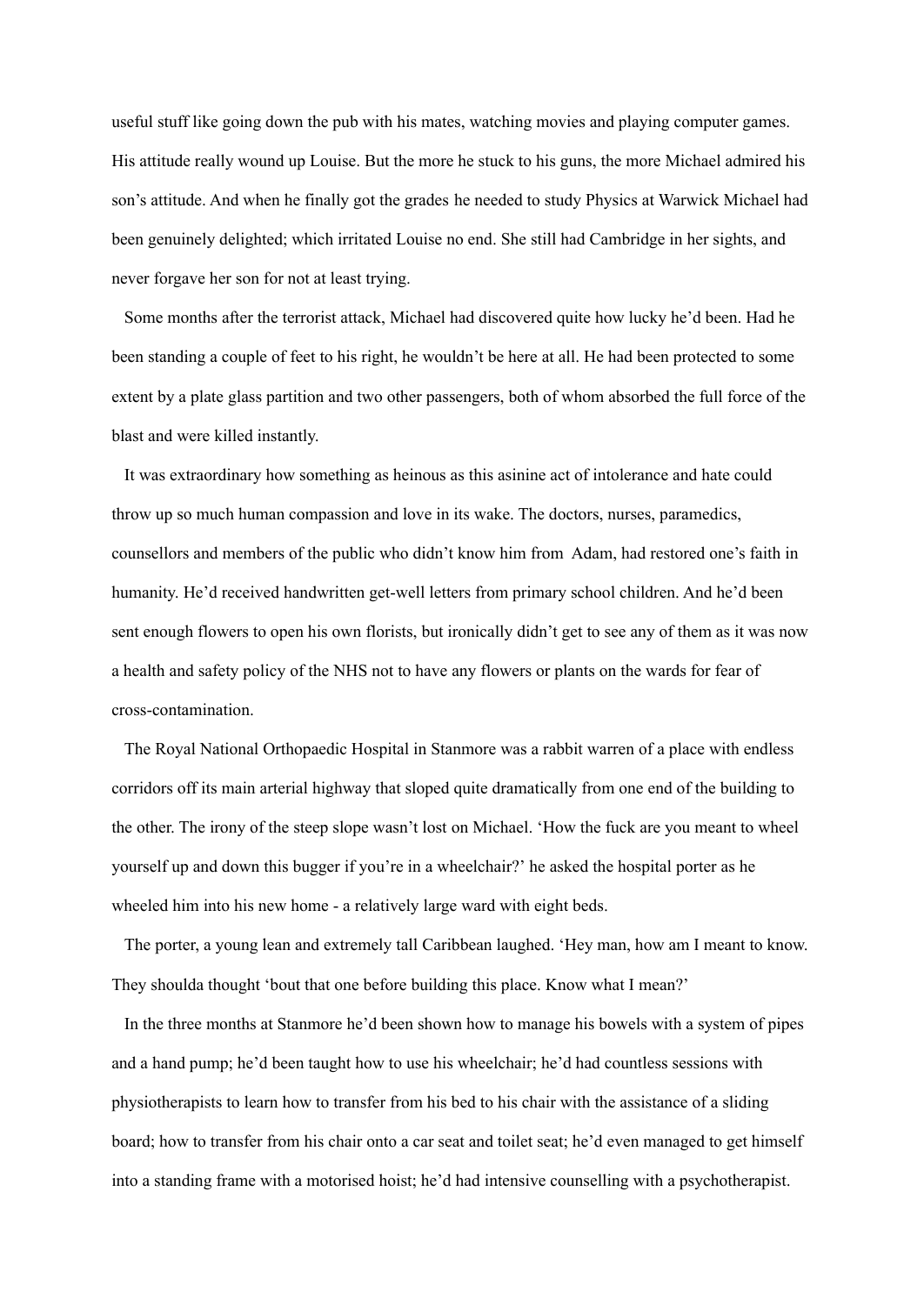Throughout this period he'd been angry and depressed for obvious reasons. And although he hadn't been a great advocate for shrinks in the past when he'd been able-bodied, he could now see their value. When you've been through something as traumatic as this, you need to have someone you can share all your deep-seated feelings with; someone you can scream at or cry with. Because if you don't express your anger and frustration, you just end up internalising it; and the more you do that, the more it eats you up from the inside, and the more depressed and bitter you become.

The three months seemed like three years. He had hated the place with a passion, but at the same time, he knew that he desperately needed to be here to get his head straight and learn how to carry on living as a tetraplegic. He needed help with tackling all those *why* questions that continued to plague him, as they do with so many victims of terrorist atrocities. *Why me? Why that train? Why hadn't I gone to work five minutes later? Why hadn't I got into the carriage next door?* There were no answers, but the more you aired the questions to a sympathetic ear, the easier it became to move on. Not that it was ever particularly easy. This said, there was also that other very big question that lingered in the back of his head over the perpetrators themselves. Why on earth would they want to blow themselves and loads of innocent men, women and children to kingdom come? This in many ways was the most perplexing question of all. Try as he might, Michael just couldn't begin to understand this level of utter hate. How could a rational human being (and these guys were rational; they weren't clinically insane) want to kill innocent people in the name of Islam? For heaven's sake, some of their victims were also Muslims. History had thrown up plenty of evil monsters. Pol Pot was deranged enough to want to kill intellectuals; Hitler was deranged enough to kill Jews, homosexuals and people with disabilities; but this bunch of thugs seemed to want to kill everyone on the planet including their own lot. And every time there was some ghastly incident reported in the media, the radicalised perpetrators would fit the same profile. They would either be educated and perfectly polite citizens who kept themselves to themselves, or they'd be small-time crooks, losers living on the margins of society. They were the strangest of bedfellows.

The porter had positioned him in the vacant bay, and as he did so, the dinner lady appeared with her trolley and deposited a couple of plates covered with plastic covers on the adjustable hospital table that she neatly slid over his bed just above his lap. 'There you are my dear. Here's your haddock and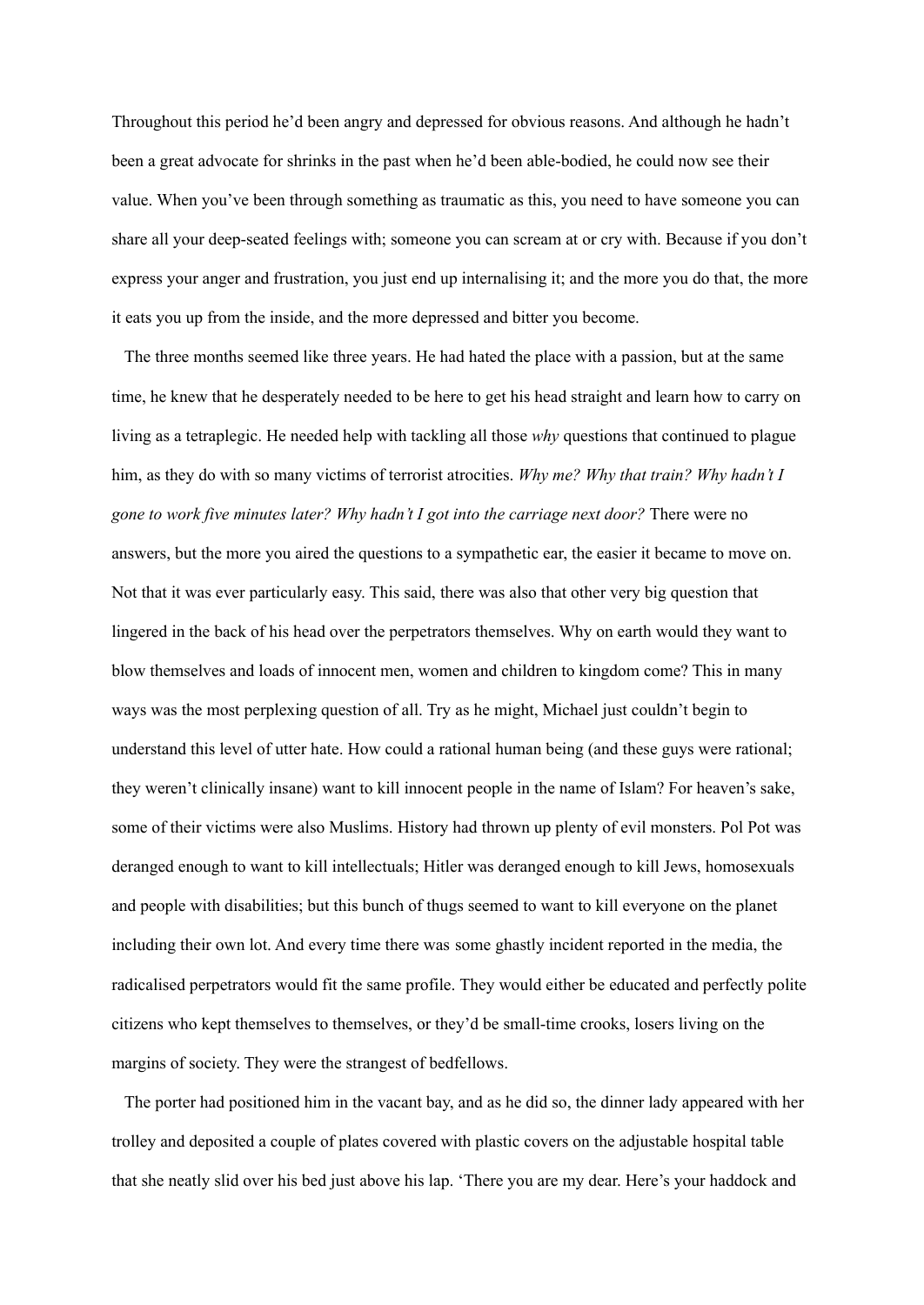cauliflower cheese, and rice pudding for dessert.' Michael forced a smile and removed the lid from the steaming plate of grey NHS fare.

The man in the opposite bed was doing likewise. 'Don't worry. You get used to the food here. I find it's not so bad if you don't actually look at it too hard. I leave my glasses off. Works for me.'And with that, he began to demolish the contents of his plate. 'The name's John by the way,' he managed between mouth-fulls.

Michael raised his hand in acknowledgement. 'I'm Michael. I was at the Royal London before coming here. Nice to meet you, John.'

John stretched over his table and recovered his glasses, which he propped on his nose. 'That's better. I can actually see you now. What are you in for then Michael?'

Michael tentatively placed the grey haddock in his mouth and chewed. It could have been worse. 'Oh, I'm in for rehab having damaged my spinal cord quite high up. So I've lost everything below the waist. How about you?'

'I'm here for rehab too. I've got what they call a lipoma, and it's also pretty high. So my legs are useless. They reckon I've had it since birth and that it's grown very gradually over the years. Woke up four months ago and just couldn't move. The surgeon here did the best he could but there's not a lot they can do other than relieve the pressure in the spinal cord.' He removed the lid on his dessert and spooned the contents into his mouth. 'So how did you damage your spine? You weren't horse riding were you?'

'No, not at all. I was riding a train. I was on the one that got blown up at Edgware Road.'

'Oh, Lord. I am sorry. Those bastards need to be locked up.'

'No need for that. They blew themselves to pieces. Saved us the trouble.'

'Of course, they did. Don't understand this whole suicide bombing thing. Course, the Japs started it didn't they?'

Michael was a little confused by John's line of argument. 'Did they? I'm not sure I follow.'

John removed his glasses and waved them in Michael's direction. 'They started it all with Pearl Harbour and their damn kamikaze pilots. They used planes as flying bombs, and Al Qaeda did the same when they flew those two airliners into the World Trade Centre.'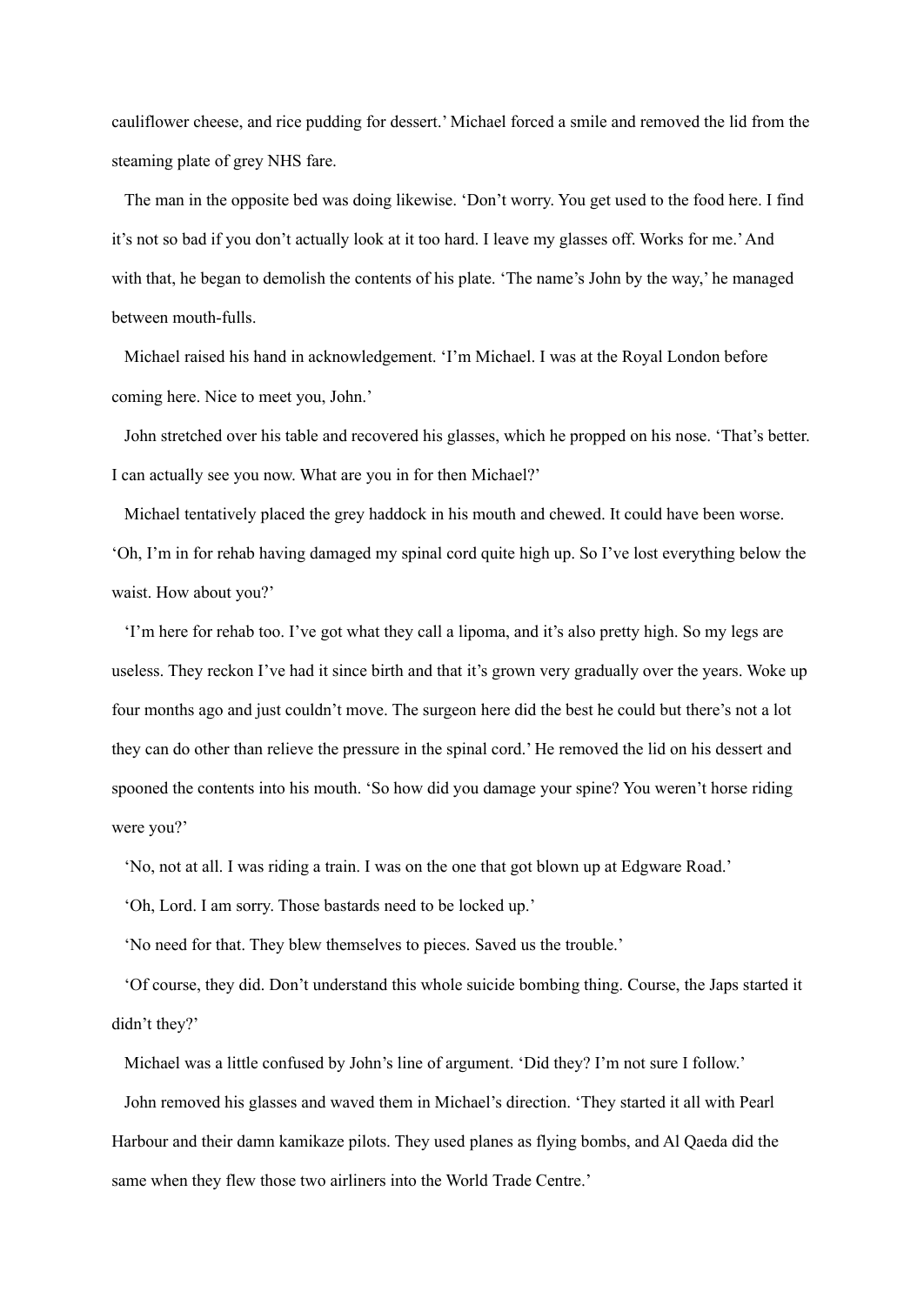Michael reckoned John must have been in his seventies, so had probably been a schoolboy during the war. 'I hadn't thought of that,' he said. 'But at least the Japanese were targeting the military; not civilians.'

John nodded sagely. 'We can all be accused of targeting civilians during war I'm afraid; us, the Germans and the Americans. Look at Hiroshima and Nagasaki - well over 100,000 civilians were killed by those two bombs. But conflicts today are different. We're not just fighting nations with conventional armies; we're up against rogue states who operate across the globe through terrorist cells. Completely different ball game.'

Michael was pleased to be having a conversation with someone other than a doctor or nurse. Until now, the other patients he'd been sharing a ward with had either been comatose or too uncomfortable to talk. 'What do you think makes someone want to kill innocent civilians, John?' he asked, sensing that John would have an answer. He seemed to have an answer to everything.

'Well, that's easy. All boils down to ideology.' John paused and poured himself a glass of water. 'You see, if you believe that Allah is the only eternal being in the world and that your faith is the only true faith, and that all others denigrate yours, then you can come to the warped conclusion that everything the Western world stands for is inherently evil and threatens your very existence.'

There was a long pause as a nurse had checked John's temperature and blood pressure, and then drained his catheter into a grey cardboard bottle.

Some hours later they had continued their conversation over tea and biscuits. John had been a headmaster of a grammar school in Canterbury. 'Went there straight after leaving Birmingham University to teach history,' he'd explained. 'Ended up as headmaster, and spent my entire working life in that school. You become pretty attached to a place like that when it's become such a big part of your life, you know. Still miss it to be honest.'

Michael smiled and nodded. 'Job satisfaction is a pretty valuable commodity these days.'

'Best job in the world, teaching. Mind you, in my day it was different.'John finished his tea and placed his cup and saucer back on the trolley. 'Back then teachers could devote themselves to what they knew best: helping shape and inform impressionable young minds. Now you have to spend your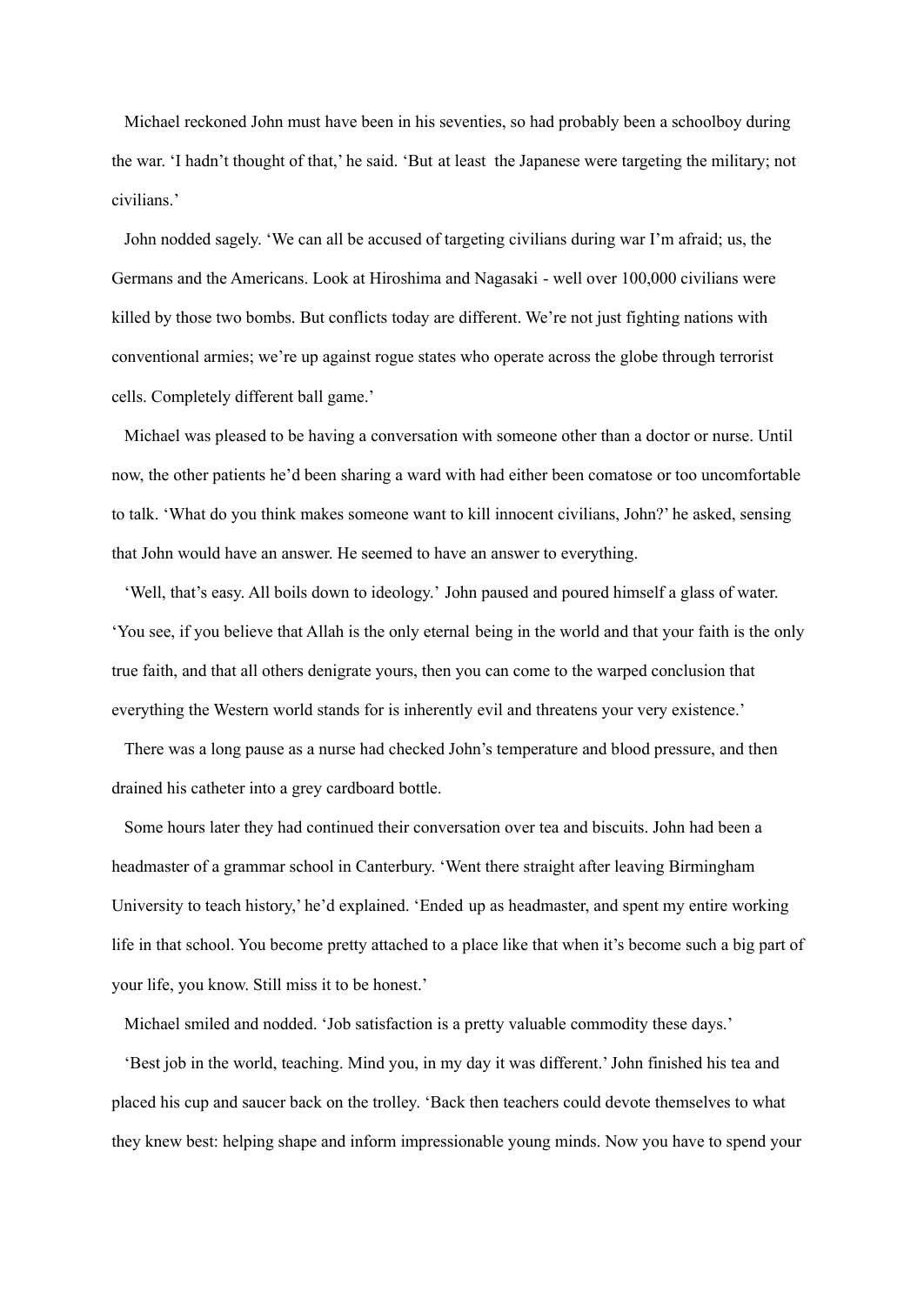time filling out paperwork, administering, playing the system and keeping the likes of OFSTED off your back.'

That phrase: *helping shape and inform impressionable young minds* struck Michael. Who, he wondered, was helping shape the impressionable minds of young Muslims?

As it turned out, this would be the first and last conversation with John. He was transferred the following day to an Intensive Care ward as his breathing had deteriorated dramatically during the night. His bay was soon occupied by an uncommunicative soul with all manner of tubes and wires protruding from orifices, veins and nerves.

It was a couple of days before Michael engaged in another conversation of any length. This time with an attractive young female

doctor with long chestnut hair and tortoiseshell glasses. She had bounded into his space, introduced herself and smiled broadly while twiddling with her stethoscope as if it were a row of worry beads. 'Hello there Mr Hollinghurst. Nice to meet you. I'm Camilla and I'm one of the doctors in Mr Hudson's team. Now I know Mr Hudson has already spoken to you at length about the compression to your spinal cord. The team here discussed your case this morning, and the general view is that surgery is something we might want to seriously consider to try and relieve the pressure on your spinal cord. But of course, at the end of the day, that won't be our decision, it will be yours. Mr Hudson is in theatre at the moment, but as soon as he's out he'll come and explain in detail what the operation involves, and how it might help. And you'll be able to ask him any questions you like. Is that ok?'

'Well actually, no, it's not ok. It's far from fucking ok, ok?' She clearly wasn't terribly used to this kind of verbal rebuke from patients and went visibly red while looking at her feet. 'Look, I'm sorry. I don't mean to be rude,' he added. 'It's just that… well, I'm not in a good place right now - and I'm not talking about this hospital. The idea of surgery frankly terrifies me.'

She looked up. 'There's no need to apologise, Mr Hollinghurst. I can perfectly understand your concern. As I said, you don't have to have surgery if you don't want to put yourself through the trauma. That would be perfectly understandable and acceptable. All we can do is offer you our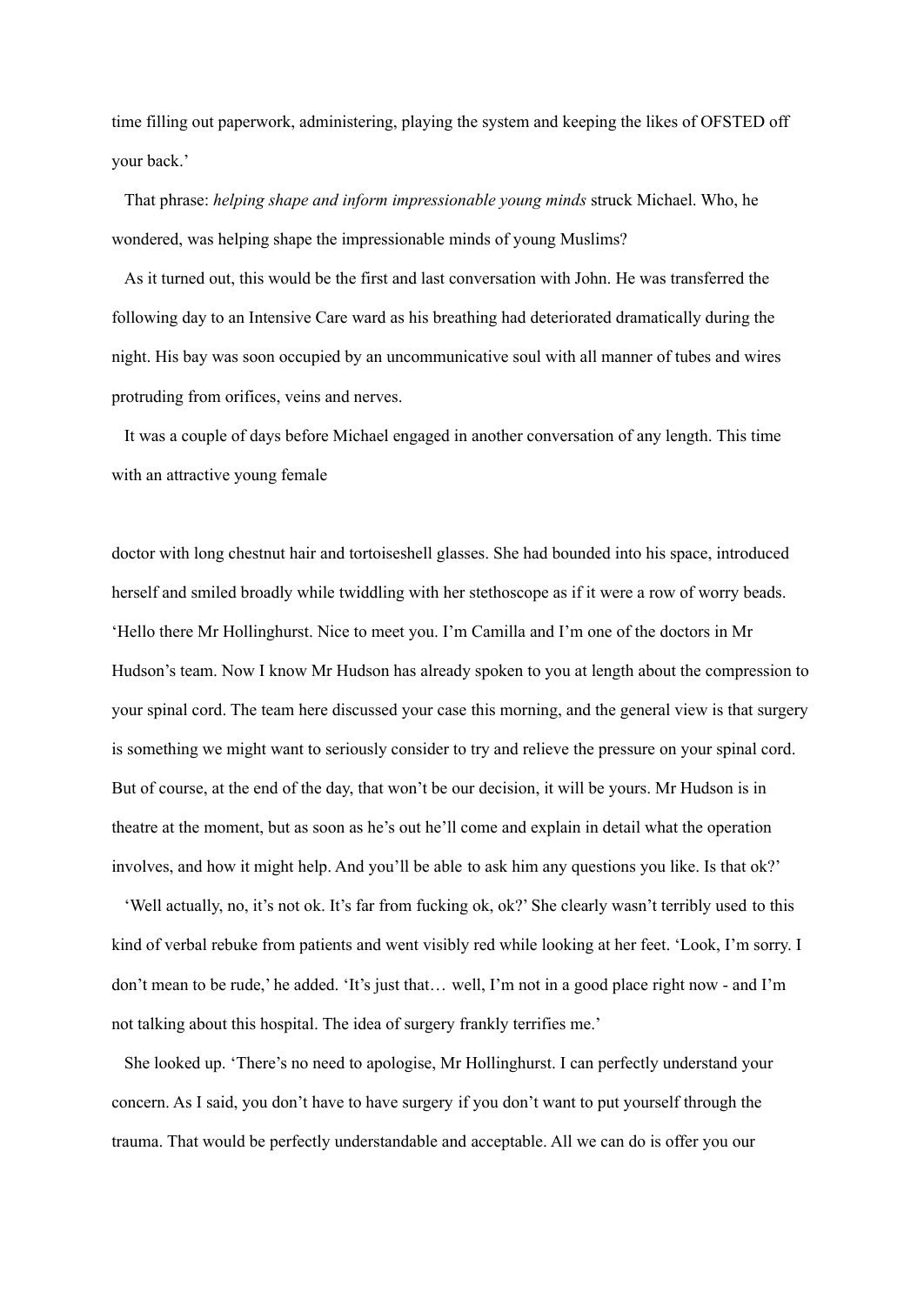professional view and advice. Whatever you decide, you can rest assured that we will do everything we can to help and support you.'

'Thank you, doctor. There is actually one question I'd like to ask you if that's ok.'

'Feel free. Fire away.'

'The old boy who was in the bed opposite, John. Can you tell me if he's ok?'

'I'm afraid I don't know, but I can certainly find out for you. I'll get back to you as soon as I know. Is that all?'

'For now, yes.'

She smiled and turned, leaving a faint whiff of perfume in the air. Michael was feeling tired. He pushed the button on the bed's remote control until he was lying prostrate, and closed his eyes.

Mr Hudson didn't materialise for a whole day. And when he finally did, he did so with three young students, none of whom looked much older than Michael's son Ben. 'Hello, Mr Hollinghurst. I hope you don't mind if my students sit in on this meeting.' He tugged awkwardly at the blue curtain. 'Now, we've had a good look at the MRI and we can see exactly where the compression in your spinal cord is taking place.' He produced a black and white print-out and pointed his pen at various sections that meant absolutely nothing to Michael. 'The tightness around your spinal cord here is causing all the problems. Now, we have two options: we can either sit tight and wait to see if the swelling and resulting compression in this area dissipates over time. Or we could carry out what we call a laminectomy to remove part of your vertebrae to try and relieve some of the pressure here. Personally, I think this has a good chance of helping, but the downside is that it's a fairly big operation and will require a longish hospital stay to recover. There are, of course, no guarantees that surgery will improve matters. And on top of this, there are obviously the usual risks associated with surgery of this nature to take into consideration. So it's not an easy decision for you I'm afraid. But it is an option that is worth thinking about.'

One of the students began to scribble notes in his notepad.

'And if I decide to do nothing, how likely is it that I'll see any discernible improvement?' asked Michael.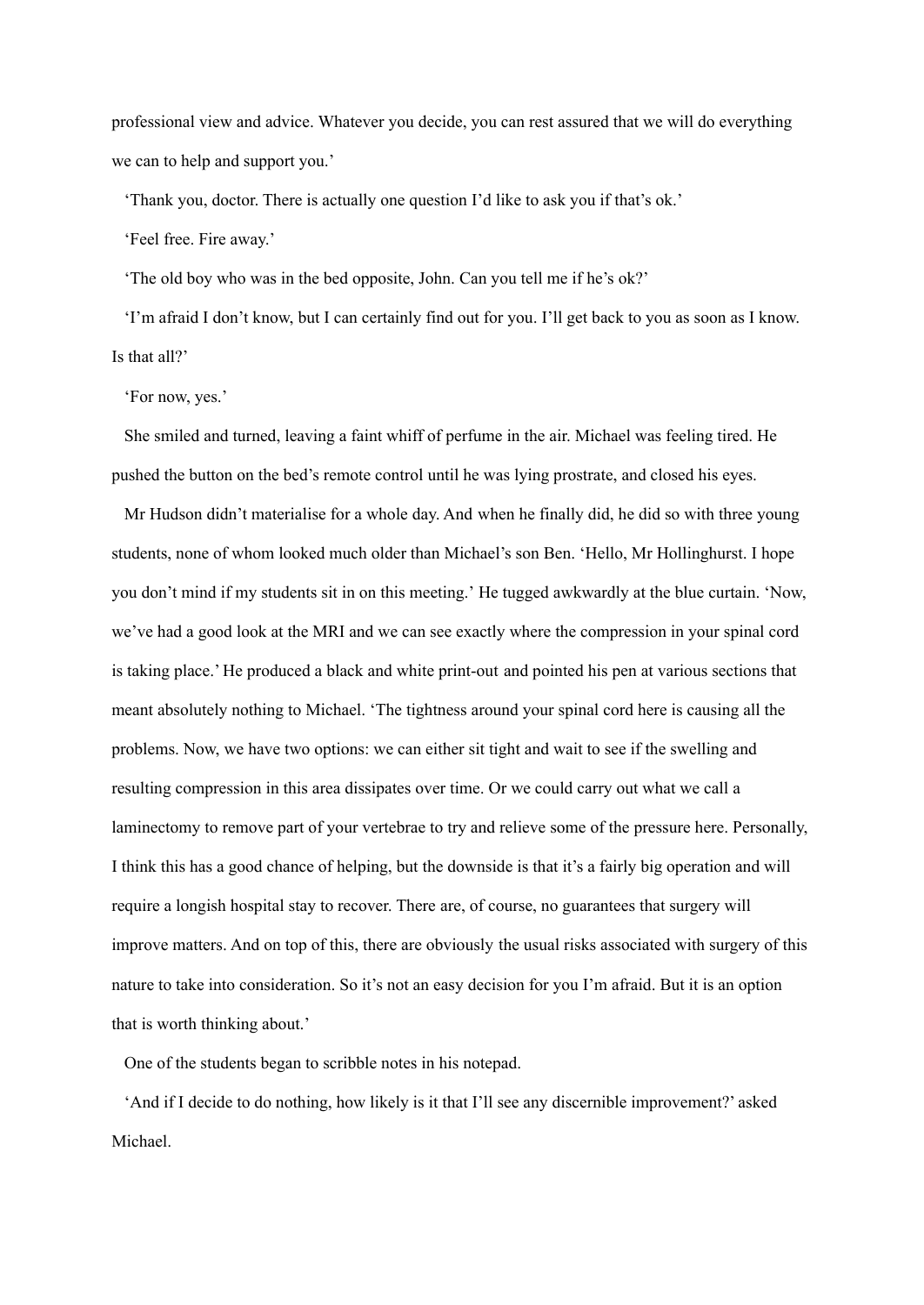Mr Hudson screwed up his face and looked in considerable discomfort. Had he been a car mechanic about to give a diagnosis on a car, he'd have no doubt been sucking air between his teeth. 'That's hard to say. If the swelling within the tissues comes down and there is any improvement as a result, it could take anything between three and six months. But any possible improvement is going to be marginal I'm afraid. If there has been no improvement by six months, it's highly unlikely that you'll see any subsequent improvement.'

'And if I decide to have surgery, how long will it take to recover?'

'You're probably looking at three months, give or take a few weeks, assuming that there are no complications, infections or suchlike. It is, I have to say, a fairly unpleasant procedure to recover from. So to help your body cope with the trauma, you'll be on some pretty heavy-duty painkillers for the first few days following surgery. So let me make it absolutely clear that I wouldn't blame you in the least if you decided not to go ahead with it. But at this juncture, it is the only possible option open to us. So there you have it. You don't need to make any decisions for the moment. Just think about it; talk to your family, and sleep on it, and let me know in a few days.'And with that, he and his three acolytes smiled courteously and were gone.

### **CHAPTER TWO**

As a young child growing up in East London, Mohamed Farik and his older brother Salah had a fairly normal Muslim upbringing. Their father had been born in British India and their mother in East Pakistan. Together they had worked hard to raise a family and to embrace the British way of life while remaining good Muslims. As far as Mohamed the child was concerned, Islam was a religion, pure and simple. His father had made it very clear to him that there was no place for politics in religion. 'Islam,' he had said to both his sons, 'was about purifying our hearts and drawing closer to God.' But the death of Mohamed's older brother Salah was to change all that.

Salah had been the most studious of the two boys, having completed a Masters in Mechanical Engineering at Leeds University. Following his graduation, he could have secured a good job with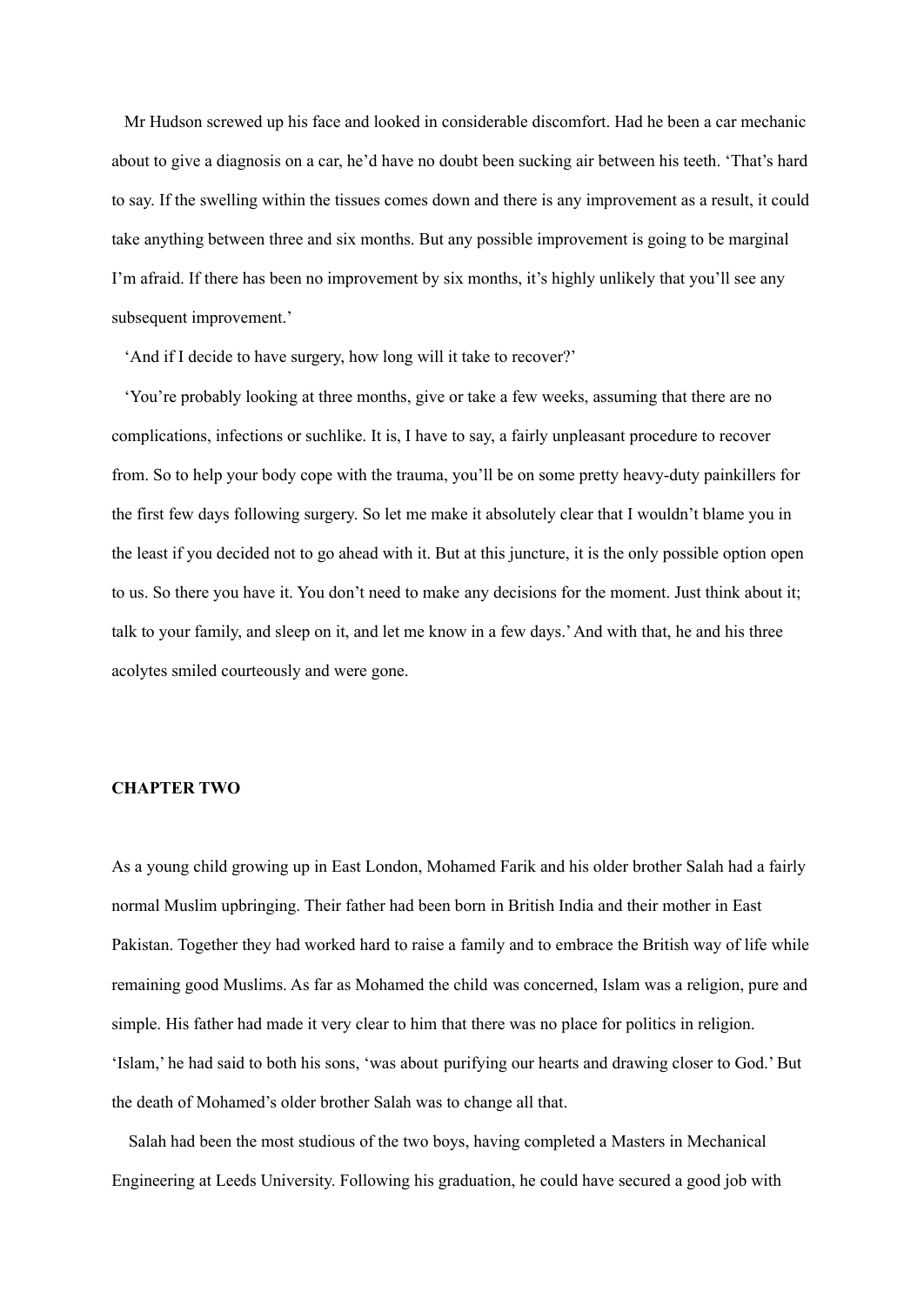Rolls Royce for whom he did a placement over two summer recesses in succession. In truth, he could have worked for almost any successful engineering company, but instead decided to sidestep industry and use his knowledge to teach others. His first and, as it turned out, last job took him to Sheffield University, and it was here that he was to publish his first academic textbook - *The Aesthetics of Mechanics*. Following its publication, he became restless, left the university and announced to the family that he was taking a year out to travel. As a reasonably devout Muslim, he'd always wanted to learn Arabic.

Quite how he had ended up in Baghdad, nobody quite knew. But there he had remained for some months. While Iraq's dictator continued to taunt the West, the family had pleaded time after time for him to return to the security of the UK. And Salah had reassured them that he would return in good time. What he hadn't told them though was that he was gay, had fallen in love with another academic by the name of Imran, and was blissfully happy for the first time in his life. So while he could keep up the pretence of intending to return to the UK, deep down he knew that it would be almost unthinkable to do so. After all, his parents were elderly and frail; to introduce his partner and own up to his sexual orientation while his parents were in their twilight years, struck him as an act of gross insensitivity. They would be devastated; it would probably send his father to an early grave. At the same time, he didn't want to live a lie. But it had to be said that doing so from afar was a great deal easier. So all in all, staying put for the time being at least, was by far the most convenient option. One he could live with. And as for all this bluster and posturing from the American and Iraqi administrations, he, like so many others, was convinced that this whole pantomime would play itself out.

Sadly for Salah and countless thousands of Iraqis, the pantomime would turn into a tragedy of epic proportions. By the time Britain and the US had lost patience with Iraq's irrational tyrant and had unleashed their so-called 'shock and awe'strategy of endless air sorties and continual bombardment of the city, the family was at its wits' end. All communications by then had broken down.

The family was eventually officially notified by the authorities of Salah's death months after his body had been recovered from the rubble and he had eventually been identified through dental records. He had been living in one of the buildings close to the Ba'ath Party's headquarters, which had been inadvertently hit by a cruise missile. The Americans called it 'collateral damage'. And there had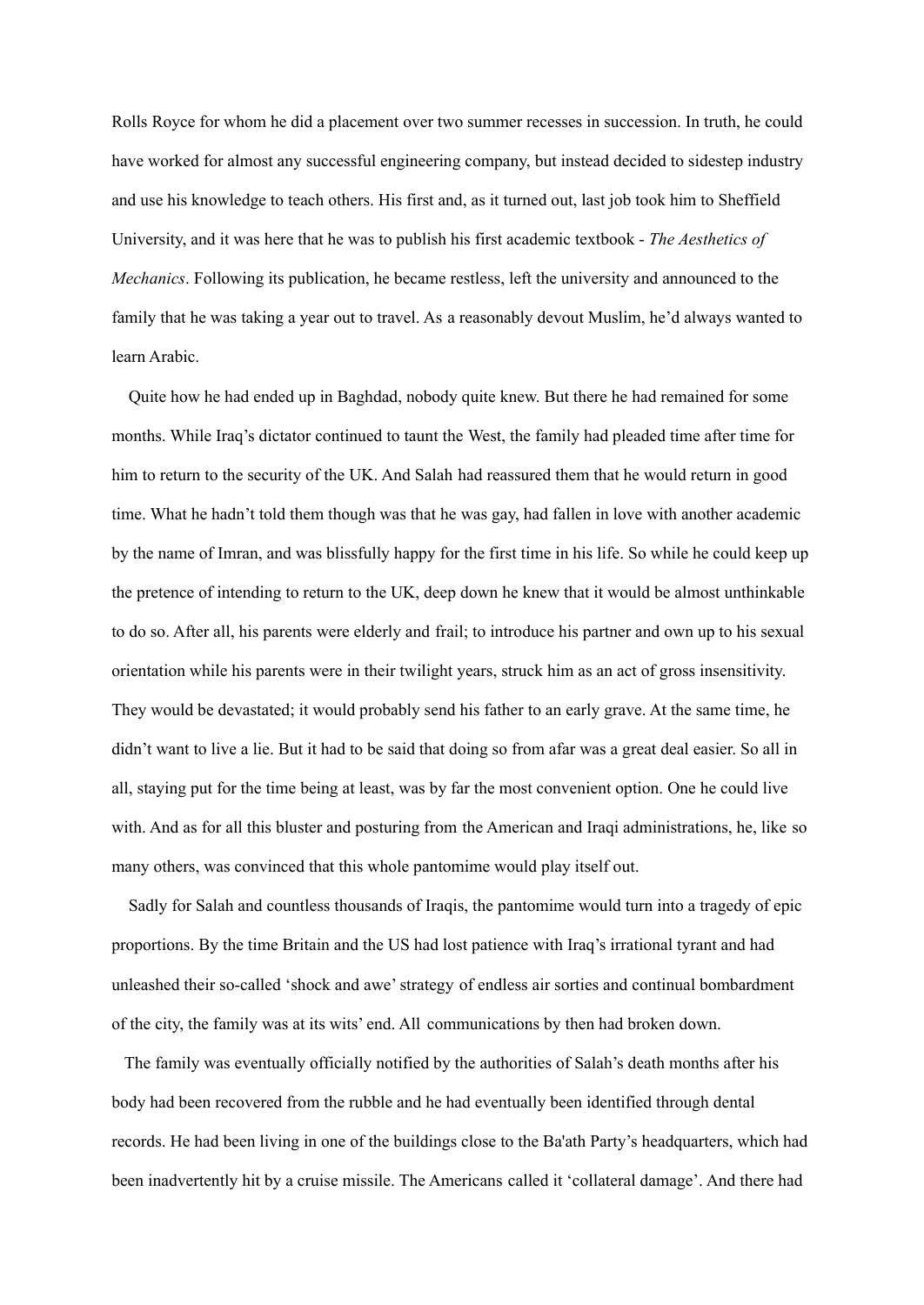never been an apology from anyone for this heinous and senseless crime. From that day onward, Mohamed held America and the West in contempt. They had started this senseless war and killed his brother along with countless innocent men, women and children; and for what? Saddam had been bluffing all along. His weapons of mass destruction amounted to no more than a pile of rusty old chemical canisters that were well past their sell-by date. The inspectors had said as much.

Today, Mohamed's benign, rose-tinted childhood image of Islam was a very distant memory. The mosque he attended now was one his father would have baulked at. Segments within the mosque in Stepney harboured the view that Islam was in fact far more than just a religion, and many of its young members subscribed to this line of thinking. Here one could readily read the works of radical Islamists; men like Abul Ala Mawdudi, the founder of Jamat-e-Islami; the very same man who penned the following words: 'Islam is a revolutionary doctrine and system that overthrows the government. It seeks to overturn the whole universal social order.'

Mohamed had become a key activist at the mosque, taking part in what was known as *Da'wah,* the Arabic word for *invitation*. It was in effect a call to Islam; a conversion programme aimed at winning over moderate Muslims. And over time, he had become friendly with a wide circle of young Muslims and his views had become increasingly extreme as a result.

One of his closest friends was George Caxton, a white Muslim convert who now went by the name Qssim El-Ghzzawy. His passion for Islam had been infectious. And his knowledge and eloquence made him a very popular public speaker. Years earlier he'd spoken out vociferously on the subject of the Balkan conflict. 'O ummah of Islam. Your sisters and mothers are being raped in Bosnia,' he had declared at a meeting in Tower Hamlets. 'And all you do is pray. You have a duty to protect your brothers in Bosnia. Together we must do everything we can to overthrow the existing political order in Muslim countries in order to establish an Islamic state. With a caliph in place, God willing, an Islamic army will assist our brothers and slaughter the Serbs. For we know only too well why the international community sits on its hands and refuses to arm our Muslim brothers… There is a conspiracy among the unbelievers; the Zionists and Christians to reduce the number of Muslims in Europe.' The atmosphere had been palpable, and Qssim's words had caught the imagination of his audience as effectively as a single match igniting a mound of dust-dry kindling.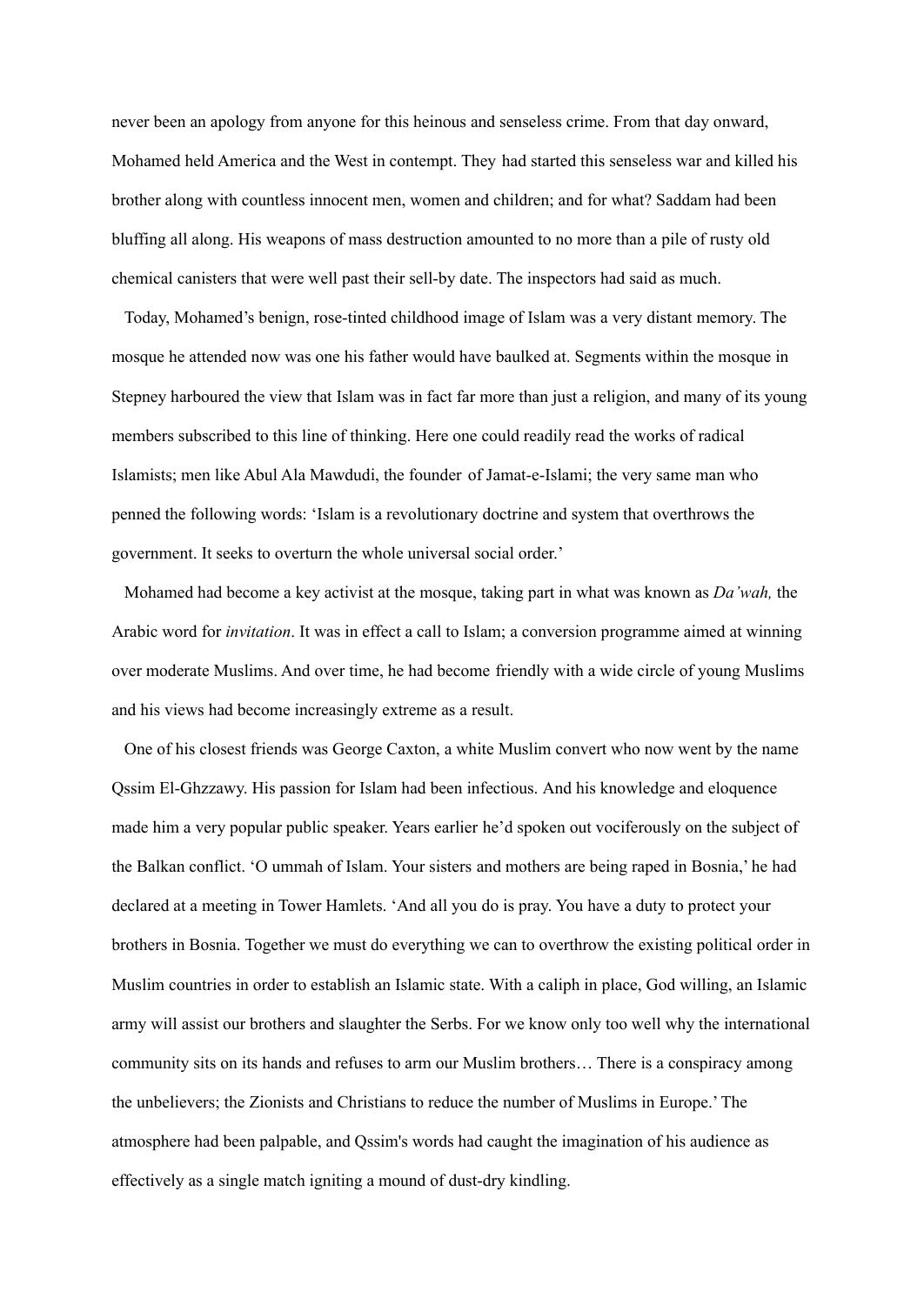Talk of jihad (holy war) and Khilafah (the worldwide leadership of Muslims) was now on the lips of many hot-headed young Muslims. This said, in-fighting and factionalism between the myriad of Islamist groups, which all held conflicting views in terms of theology and politics, was pretty bewildering.

But all this talk was beginning to sicken Qssim. Action spoke louder than words. And, he, Qssim El-Ghzzawy, was going to show his allegiance to Allah and his contempt for the stinking kafirs - the unbelievers of this world who had conspired against Muslims. 'Fight in the cause of God those who fight you, but do not transgress limits, for God loves not transgressors. And slay them wherever ye catch them, and turn them out from where they have turned you out; for tumult and oppression are worse than slaughter.' Were these not the divine words of the Quran?

He had returned home to the 70s tower block in the less than salubrious urban sprawl that was Ilford and took the lift up to his one-bedroom flat on the 5th floor. Here he removed a bottle of Stella Artois from the enormous American style fridge and took it out to the small terrace that faced southeast towards Mecca and sat at the grubby plastic garden table on the grey balcony. He may have fallen in love with Islam and the struggles of its people, but he hadn't embraced its religious strictures quite so rigidly. He wasn't going to banish alcohol from his life, and neither would he cease eating ham. Beneath the table was a leather case. He unclasped the fixtures and raised the lid slowly. The sleek lines of the sniper rifle lying neatly in its constituent parts never failed to move him. It made his heart race that little bit faster and caused a cold sweat to break out on the back of his neck. It was a thing of sheer beauty. Engineered by a master gunsmith from an off-the-shelf sporting rifle, it had been chambered for a .22 Magnum and had been fitted with a suppressor telescopic sight. He lifted it out from the dark cobalt sea of velvet and felt the precision of its cold steel barrel slide through his rough fingers. The telescopic eyepiece slotted into place with a reassuring click and he brought his right eye up to the glass lens. It was heavy, but not too heavy.

The church was no more than 500 yards away, on the opposite side of the busy A12. It wasn't an especially attractive red-brick pile and had probably been built in the 20s, but it was certainly large. Qssim trained the gun on a large modernist sculpture of Christ on the cross and lined up the crosshairs with the forehead and the bloody crown of thorns. Then he slowly brought it down past the attempt at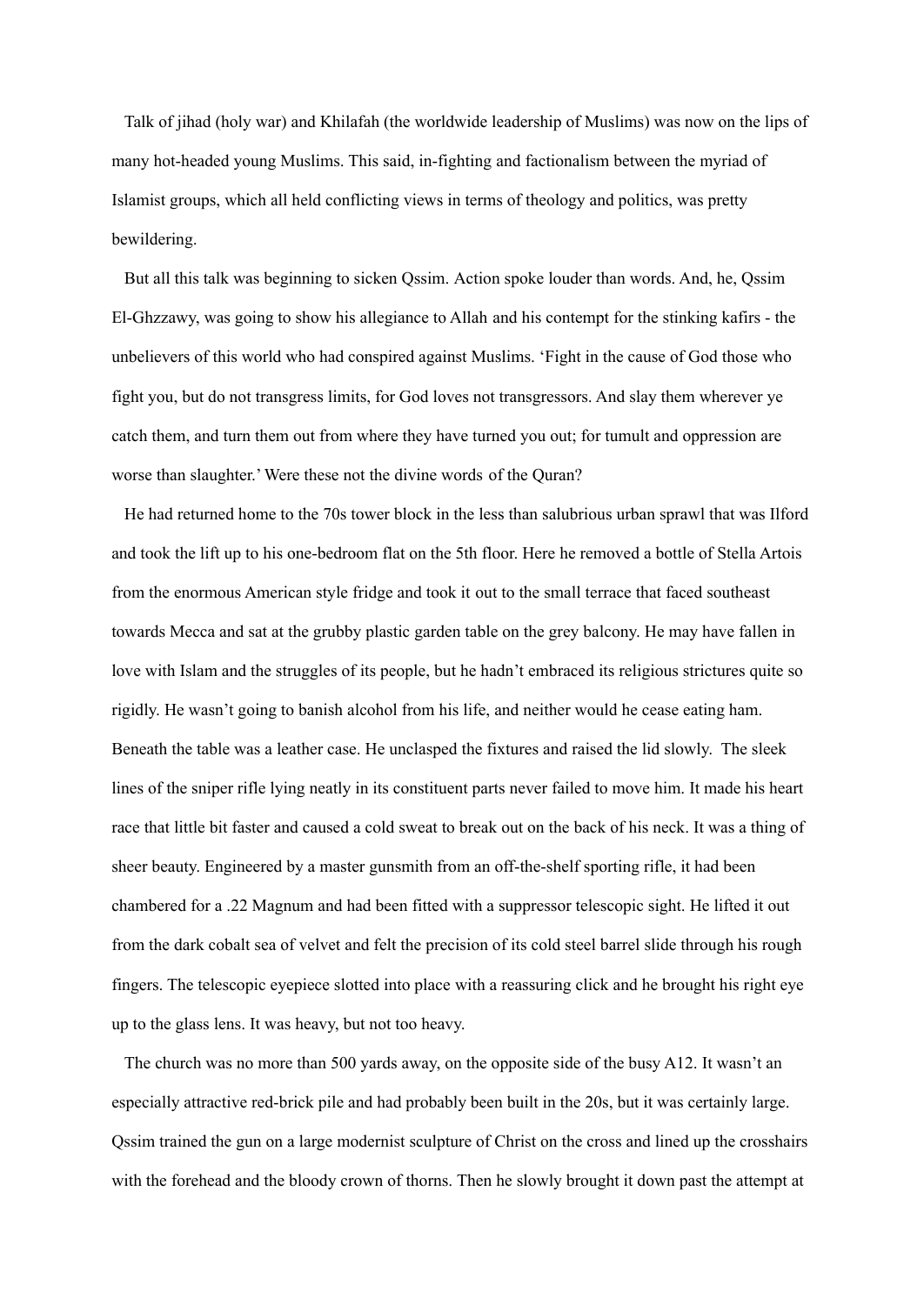mildly decorative Art Deco reliefs and stopped at the enormous arch housing two solid oak doors that remained decidedly closed.

Before long, one of the double doors opened and the congregants began to spill out. Qssim found the head of a portly balding man in a checked shirt and gently squeezed the trigger. The gun clicked harmlessly. Had it been loaded, that fat Kafir would now be dead meat splayed on the pavement. Within minutes he'd calmly pulled the trigger on no fewer than 25 unbelievers. This felt good. The anger that had been coursing through his veins had found an outlet, and he was feeling relaxed and sublime. He put the gun down and prised open the bottle with the edge of the table, and took a large swig.

\*

The whole Islam thing had originally appealed to him when he'd been serving time at Aylesbury's Young Offender Institution. He'd been banged up for almost two years of a four-year conviction for murdering his father. Not a long sentence for murder you might think until you consider the mitigating circumstances. George, as he was known before his stint behind bars, and his younger brother had from a young age been subjected to the most appalling sexual and psychological abuse at the hands of their father. The abuse continued until George's mother filed for divorce when her eldest son was just 13. And the boy's interest in guns had begun when he turned 18, and thoughts of retribution kept him up at night. Then, by chance, a friend had excitedly shown him an old Russian army issue Nagant MI 895 revolver and three bullets intact in their gleaming brass housings. He'd managed to steal them from his grandfather's safe. And George had persuaded his friend to let him have the gun for the princely sum of £50.

Tracking down his father hadn't been particularly difficult. He'd gone through the local phone directories and found that there was only one V. B. Caxton listed in the local area. He'd borrowed his mum's car on the pretext of going for a job interview and instead had driven over to Otley Way, a nondescript terrace of Edwardian red brick houses that had seen better days. Most no longer sported the original sash windows and leaded glass front doors. In their place were those ubiquitous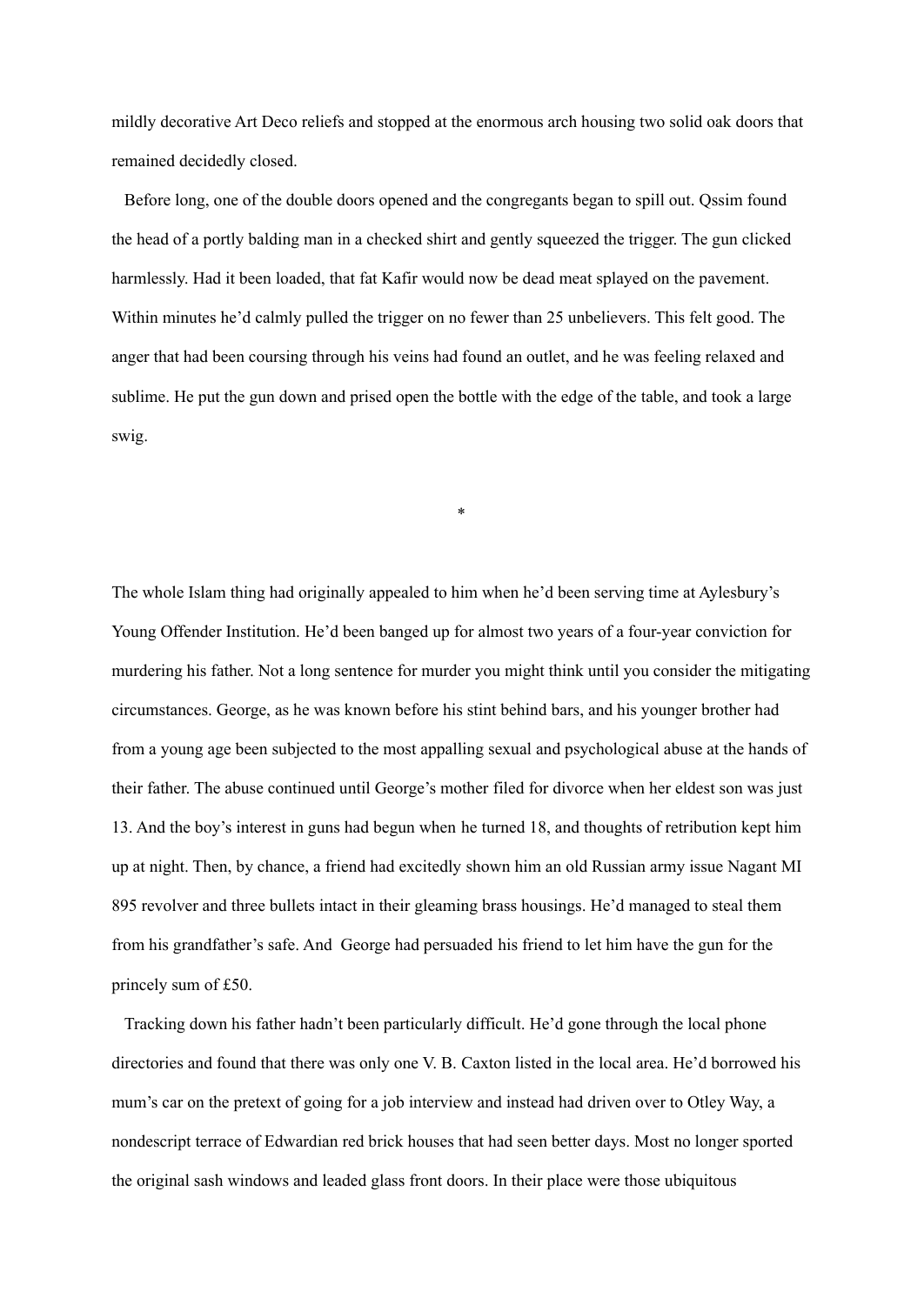double-glazed frames of the greying white plastic variety, and grubby net curtains. He'd found a space on the opposite side of the road and slipped on a pair of sunglasses. He felt like a complete prick. But it had to be done. It seemed like an eternity before the front door was to open but open it did, and that fat bastard eventually stepped out into daylight. He hadn't changed, of course. Still had that ruddy red complexion, greased back thinning grey hair and pointed chin. George had seen enough and turned the key in the ignition.

It was a whole week before he'd drum up enough courage to go back with the loaded gun. It was early evening. This time there were no parking spaces nearby so he'd parked further down the road and walked back to the house.

A young woman answered the door, and he'd asked if Vic was at home. He was apparently having a bath. 'That's ok,' he had said. 'I'll wait.' The girl had shown him into the communal lounge, smiled nervously and had then disappeared. He wasted little time, bounded up the stairs and could now hear the sound of running water. The adrenalin was pumping through his body. He was incredibly angry. He just wanted to get the job done. The bathroom door was half glazed with frosted glass. He tried opening it but knew instinctively that it would be locked. His father always locked the bathroom door. So instead he threw all his weight shoulder-first into the ageing woodwork, and the door surrendered feebly with the sound of splintering.

'What the fuck…' The pink figure of his father was discernible through the steam.

'Hi, dad. Just thought it was time to pay you a visit.'And with these words he'd pulled out the gun, pointed it directly at his father and pulled the trigger. There was nothing more than a sickening click. And in an instant, that large pink frame had sprung from the water like an enormous whale. Before George knew it he could feel his father's filthy hands around his neck and the cold tiles of the wall pressing hard against his back. His strength began to sap, but before it did he summoned up all the energy he could muster and focussed on the trigger.

The crack of the gun was impressive in a confined space and its immediate effect was that the hands around his neck loosened like a taut tourniquet being cut. He could breathe again. And then he had fired the gun twice more for good measure and could feel the dead man's warm blood pouring forth as profusely as the hot water tap, which was still flowing.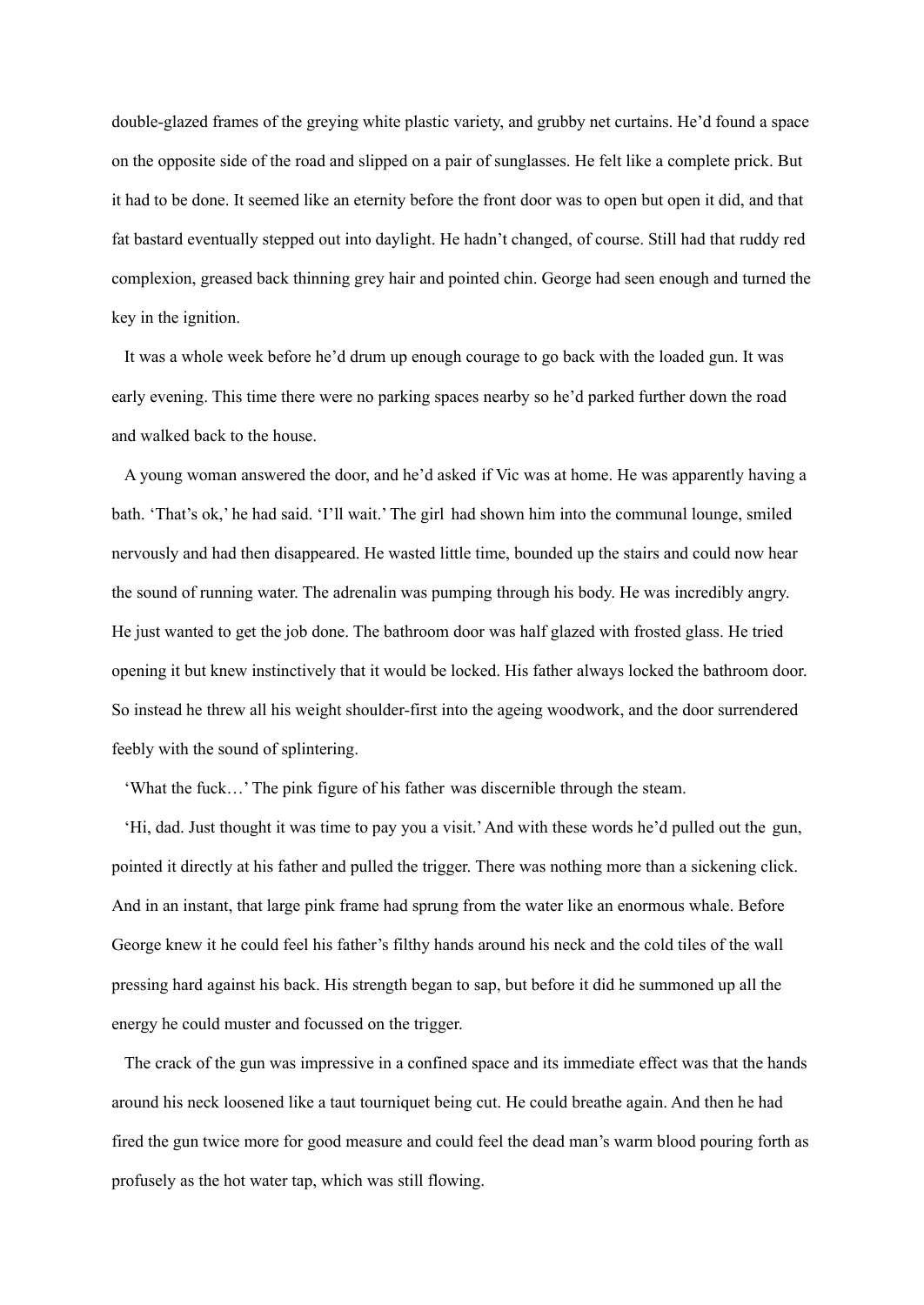He hadn't given any thought to the consequences of his actions. He didn't really care. Justice, as far as he was concerned, had now been done. He had eliminated his past; his demons could take a running jump; he could move on.

\*

His barrister had been a pretty cool black guy. 'The name's Charles but you can call me Charlie,' he'd said on their first meeting while shaking George's hand enthusiastically. Charlie turned out to be as charming and persuasive in the courtroom as he was in real life. He had argued convincingly that years of sexual abuse had been the sole motive and an overwhelming provocation behind George's act of violence on that fateful night. George's mother had broken down in tears and admitted that she had suspected her husband's vile crime, but had done nothing until she finally filed for divorce. Friends had corroborated George's experience at the hands of his father, and even one of his teachers had attested to his good character. The judge had taken it all on board, and despite the guilty plea, had passed a sentence of just four years of which he would only serve two.

The Aylesbury Young Offender Institution was a foreboding kind of place with its oppressive Victorian architecture; cold metal steps, rails and walkways; and its endless cavernous echoes of metal on metal. Some of the inmates were loners and didn't seem to speak to anyone if they could help it. George could easily have become like one of them had it not been for Ibrahim. Ibrahim was different to most of the others. He was relatively small and slight with wire spectacles and an infectious grin. George had met him in the library where Ibrahim had secured a place as one of the institution's librarians. Over a period of many weeks, George had struck up a friendship with Ibrahim who in turn had introduced him to his circle of mates or *brothers* as Ibrahim liked to call them. They were all Muslims, and were a tight-knit community, always looking out for each other and ready to come to the assistance of any of the brothers should the need arise. And there were times in this place where you really did need that kind of support. More importantly, it was a good thing to be seen to be part of such a loyal clan. It minimised the risk of anyone else picking on you in the first place.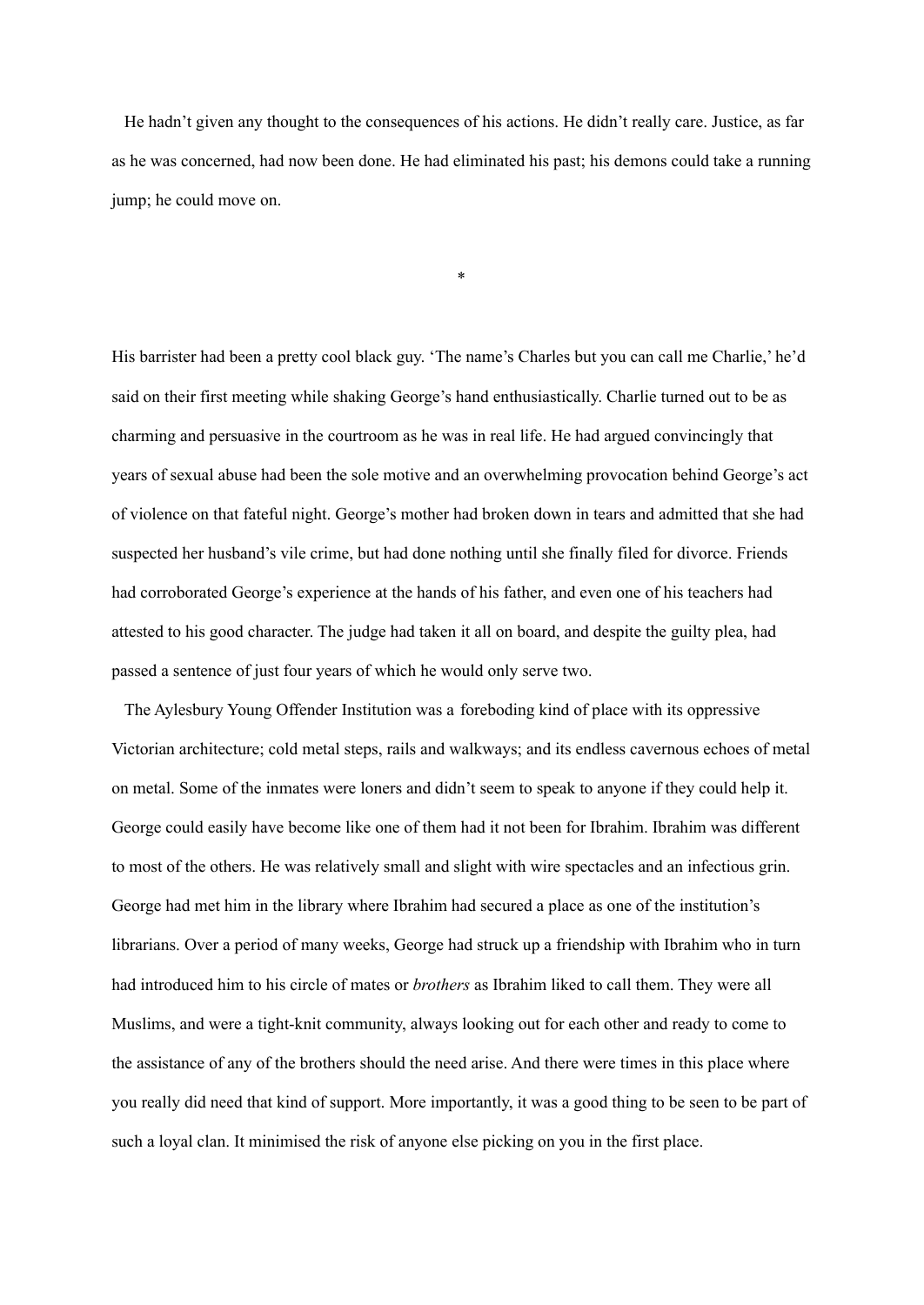Before long, George found himself becoming more and more interested in Islam as a result of hanging out with the brothers. He began to read books in the library. He learnt about Salah, the five daily prayer rituals and began to read the Quran. And then one afternoon he had greeted Ibrahim in the library and asked nervously if he could become a Muslim. Ibrahim smiled broadly and embraced his friend. 'Of course, you can my friend. If you are sure and have the conviction to serve Allah, then it is the simplest thing in the world.'

George nodded eagerly. 'I am sure Ibrahim. I want it more than anything in the world.' His friend smiled once more and led George to a quiet corner of the library and removed a copy of the Quran from one of the shelves.

'Now my friend, to become a Muslim you have to recite what we call the Testimony of Faith in Arabic. The words simply mean *There is no true God but Allah, and Muhammad is the Messenger of God.* So if you are sure you want to do this, my friend, simply place your right hand on the Ouran and simply recite the following words after me: *La ilaha illa Allah*…'

George placed his hand on the holy book. '*La ilaha illa Allah*…'

'Good. And now: *Muhammad rasoolu Allah*.'

George looked into the dark brown eyes of his friend. '*Muhammad rasoolu Allah*.'

With these words, Ibrahim hugged his friend. '*Jazak Allah Khairan*… May Allah reward you with blessings, brother.'

From this moment onwards, George found himself embracing Allah wholeheartedly and taking part in prayers with the brothers. He had become a fully-fledged member of the brotherhood, and that's when he changed his name.

\*

Following his release from the Young Offender Institution, George, now Qssim, began to regularly visit a mosque in Stepney, East London where he came into contact with individuals who passionately believed it to be the duty of all good Muslims to speak out on behalf of their oppressed brothers around the world and take part in jihad - a holy war against the Western oppressors. The greatest